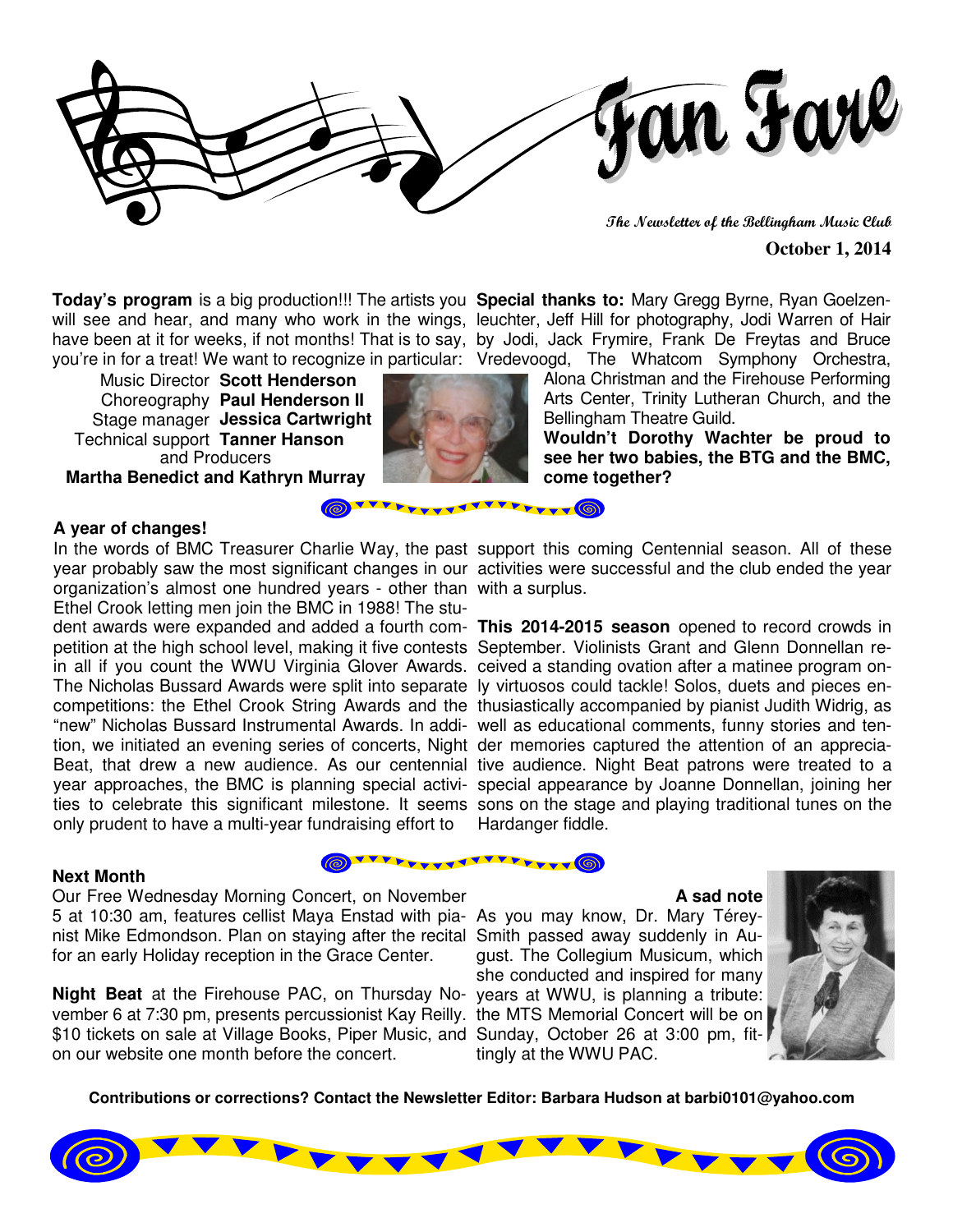

**Congratulations to Evelyn and Jim Maricle** who will celebrate their 60th wedding anniversary tomorrow. Evelyn has been a BMC member since 1960 and is the current record holder for belonging to the BMC the longest!

**The annual handbook is a work in progress.** As we welcomed a record crowd in September, it may be that making your way to renew your dues was difficult. This morning, we are slowing down, enjoying coffee and nibbles (thank you, Barb!) and taking time to visit. Stop by the membership table to renew or join today. With your \$25 annual dues, you are part of an organization that enhances cultural life in the Northwest like none other!

**We extend a warm welcome to new members:** Evelyn Ames, Deborah Anderson, Robert Cullen, Ron Delbecq, Denis & Ruth Hayer, Sarah Ludwigson, Donna & Tom McLaughlin, John Moffat, Andrew Moquin, Arlan Norman, Chris Ricks, Belle Shalom, Kelvin Smith and Evelyn Wright.

**Thank you to** Constance Collier, Frank & Barb DeFreytas, Andrine & Erwin Knapp, Florence Stuen (General Fund), Pamela Hooper, Susan Johnson, Bill & Thea Mancha, and Bob & Lois Nicholl (Awards) for their generous donations. We invite our Centennial Donors to sign our calendar on display in the lobby: Ellie Chamberlain, Robert Cullen, Jane Lund, Robert & Margaret Palmieri, Joan Rae, Beth Sizer, Betty Urie and Kristin & Henk Van Schelt as well as Evelyn Wright (who also donated to the Awards Fund). If you have given in the past and have not signed yet, please come, autograph the calendar and become part of our history!

**We are grateful to new volunteers:** Robert Cullen, Mark Schlichting, Beth Sizer and Eveyn Wright. They are in good company; dozens have also offered to do mailings, distribute posters, greet or usher at one concert series or the other, and help out on the Social or Telephone Committee, in addition to those already on the Program and Centennial Committees. Couldn't do it without your help and talent!

**We thank you all for helping us go forward for a 99th year!** 

### **Upcoming Events**

**The Lynden Music Festival** takes place October 8-12, and features the renowned chamber music trio, Ensemble Electra from Seattle Thursday, October 9 at the Jansen Art Center. Two performances at 4 and 7.30pm. Tickets \$20 but just for you, \$15 for the 4 pm concert; see Tehri Miikki-Broersma or Thea Mancha in the lobby.



Julliard-trained pianist Spencer Myer will perform Chopin's lush second Piano Concerto with the **Whatcom Symphony Orchestra on Sunday, October 12**. The orchestra will complete the program with Brahms' powerful Second Symphony. This enchanting show will begin at 3 pm. at Mount Baker Theater. For tickets call the theater ticket office at (360) 734-6080. Dr. Ed Rutschman will present a lecture in the Encore Room one hour prior to the concert. The lecture is free to ticket holders, but seating is limited.

**The Met in HD Live** series returns at the Regal Barkley Cinemas starting with Verdi's Macbeth on Saturday, October 11 (encore Oct. 15). Fabio Luisi conducts Željko Lučić, Anna Netrebko and René Pape. Followed by Mozart's Le Nozze di Figaro on October 18 (encore Oct. 22)—new production conducted by James Levine—and Bizet's Carmen on November 1 (encore Nov. 5). The live broadcasts are on Saturdays starting at 9:55 am; the encores are on Wednesdays at 6:30 pm. \$24/\$22 seniors. All the info on metopera.org

Our next June 2015 guest, **clarinetist Erika Block**, presents an evening of woodwind solo and chamber music with friends **Wade Dingman, Jennifer Weeks, Pat Nelson and BJ Block**. Works by Poulenc, Mendelssohn, Bach, Canteloube, and more! **Saturday, October 18, St. Paul's Episcopal, 6 pm**. \$5 donation at the door.

### **Complimentary Tickets**

The PFC is going through some reorganization for their opera/ballet presentations, and sadly, comp tickets winner Beth Fuller was not able to enjoy opera in cinema as planned. We will try to make good when we have a chance! Keep up-to-date and watch for announcements on pickfordfilmcenter.org

Nicolas Martin received a pair of tickets to the Whatcom Symphony concert featuring the Donnellan brothers. Jane Lund donated the tickets. Thank you, Jane!

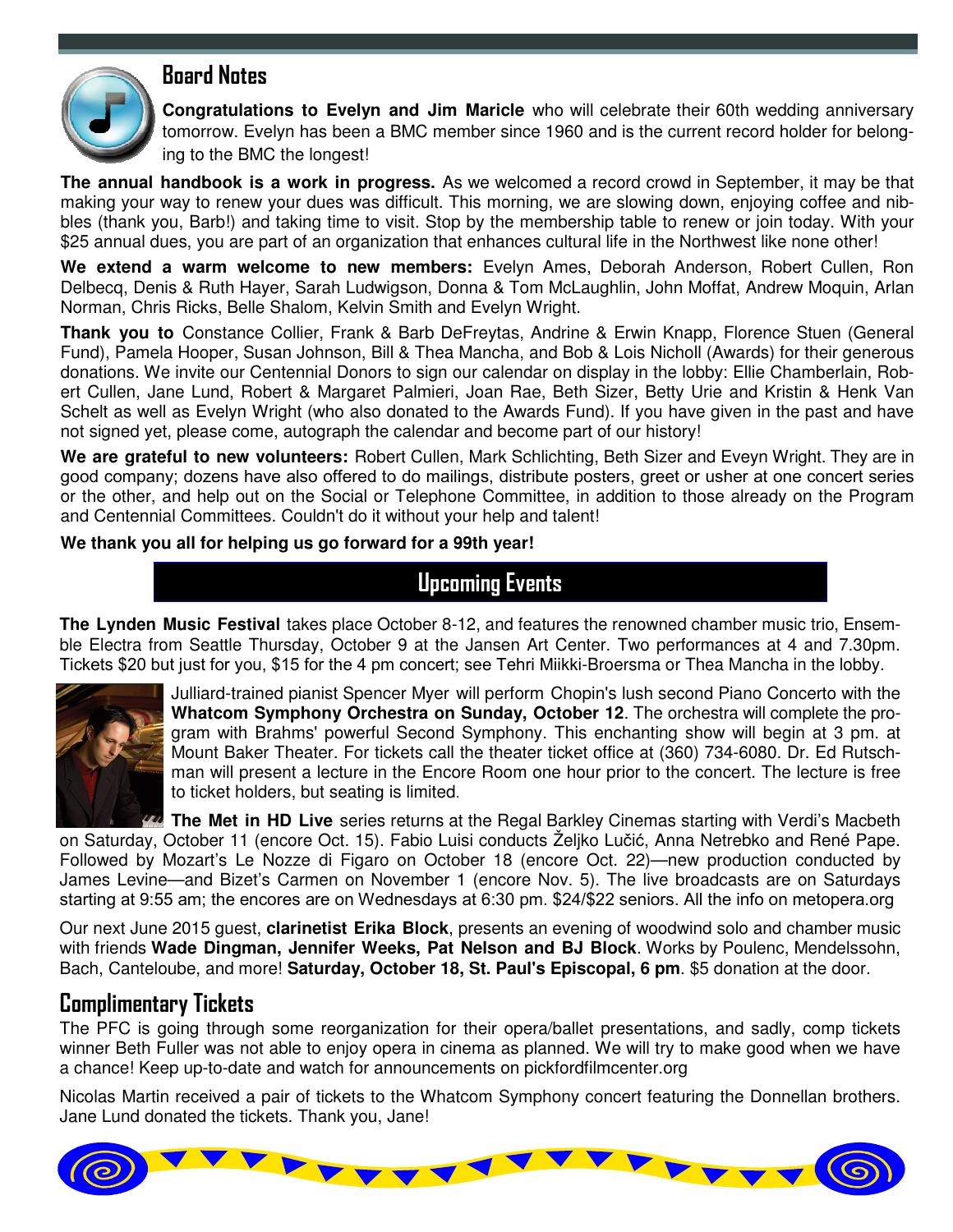

# Jack Frymire presents A Broadway Cabaret

| Let Me Sing and I'm Happy              | Irving Berlin                                                   | Ensemble                |
|----------------------------------------|-----------------------------------------------------------------|-------------------------|
|                                        | Oklahoma!                                                       |                         |
|                                        | Music by Richard Rodgers - Lyrics by Oscar Hammerstein II       | Paul                    |
| Oh What a Beautiful Morning            |                                                                 |                         |
| People Will Say We're In Love          |                                                                 | Megann & Paul<br>Akilah |
| I Cain't Say No<br>Oklahoma            |                                                                 | Martin & Ensemble       |
|                                        |                                                                 |                         |
|                                        | <b>Guys and Dolls</b>                                           |                         |
| <b>Guys and Dolls</b>                  | Music & Lyrics by Frank Loesser                                 | Ensemble                |
| If I Were a Bell                       |                                                                 | Megann                  |
| Sit Down You're Rockin' the Boat       |                                                                 | Martin & Ensemble       |
|                                        | <b>South Pacific</b>                                            |                         |
|                                        | Music by Richard Rodgers - Lyrics by Oscar Hammerstein II       |                         |
| Bali Ha'i                              |                                                                 | Akilah                  |
| A Wonderful Guy                        |                                                                 | Megann                  |
| You've Got to be Carefully Taught      |                                                                 | Martin                  |
| Some Enchanted Evening                 |                                                                 | Akilah & Paul           |
|                                        | <b>Seesaw</b><br>Music by Cy Coleman - Lyrics by Dorothy Fields |                         |
| Nobody Does it Like Me                 |                                                                 | Akilah                  |
|                                        | <b>She Loves Me</b>                                             |                         |
|                                        | Music by Jerry Bock - Lyrics by Sheldon Harnick                 |                         |
| Tonight at Eight                       |                                                                 | Martin                  |
| Vanilla Ice Cream                      |                                                                 | Megan                   |
|                                        | Company                                                         |                         |
| <b>Being Alive</b>                     | Music and Lyrics by Stephen Sondheim                            | Paul                    |
|                                        | <b>Annie Get Your Gun</b>                                       |                         |
|                                        | Music & Lyrics by Irving Berlin                                 |                         |
| I Got the Sun in the Morning           |                                                                 | Akilah                  |
| Moonshine Lullaby                      |                                                                 | Megann                  |
| Anything You Can Do                    |                                                                 | Ensemble                |
| There's No Business Like Show Business |                                                                 | Ensemble                |

**For more information about the BMC, visit our website bellinghammusicclub.org or call (360) 306-8580**